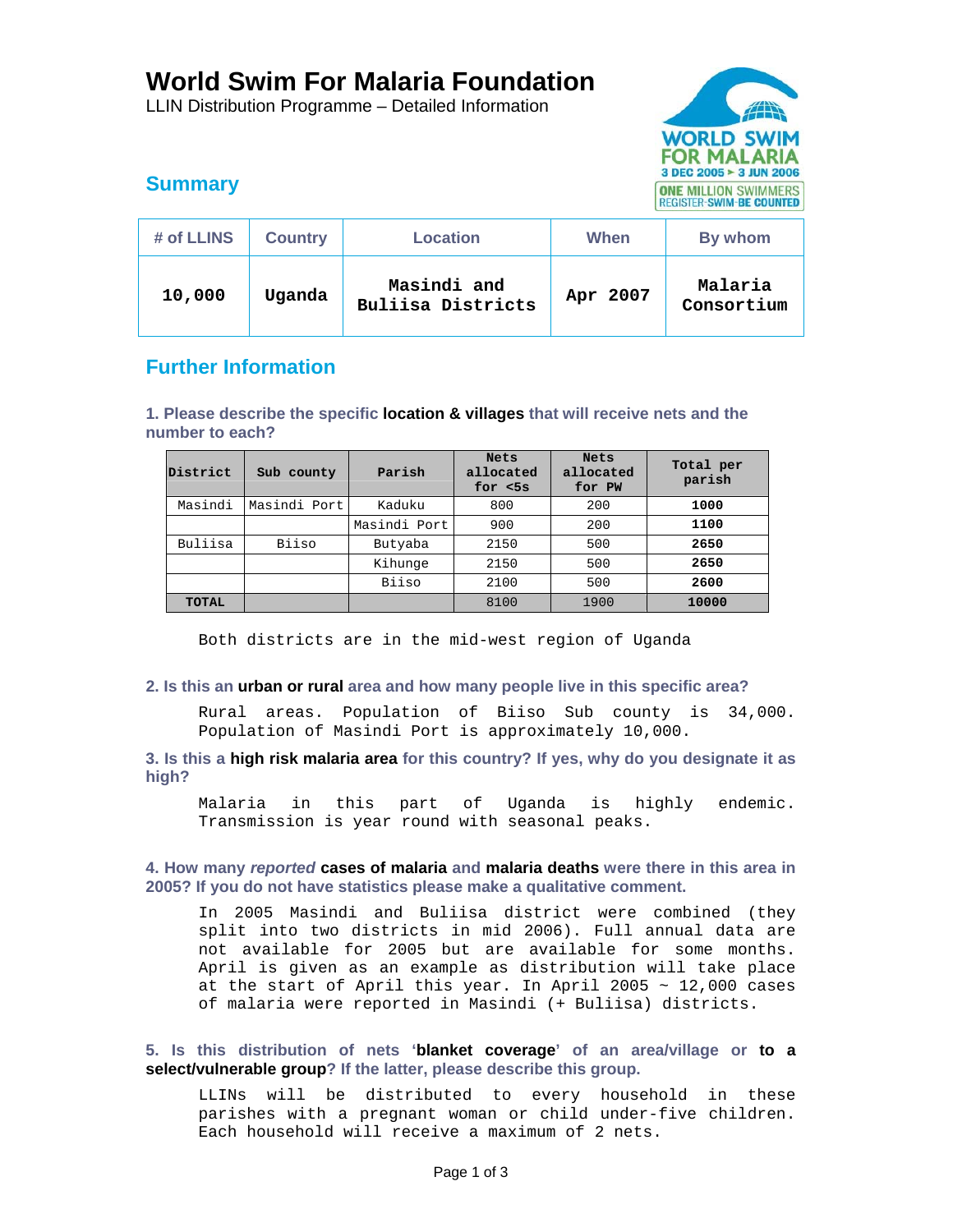#### **6. What is the existing level of ITN use in this area? Are there existing bednet distribution programmes in this area?**

In a 2003 survey 6% of children under five were reported to have slept under an ITN the previous night. There are not more up-to-date data than this. The population these subcounties have not been targeted for LLINs previously.

#### **7. Why was the area/villages chosen for bednet distribution and who made this decision?**

Discussions took place with the National Malaria Control Programme Manager and these locations were agreed.

Uganda is taking a sub-county by sub-county approach to scaling up LLIN distributions. Recent LLIN distributions under the Global Fund have allowed some sub-counties to be covered and USAID has followed suit but committing some more nets to complete some more sub counties. There are still large gaps across the country and these two sub-counties proposed here have yet to be served with any LLIN distributions.

Buliisa district in particular has been neglected in LLIN distributions and the WSM nets would allow full coverage of the vulnerable groups in this sub-county. Masindi Port subcounty is a small rural sub-county that has not benefited from any other distributions. The numbers of LLIN available will also ensure complete coverage of the vulnerable groups in this sub-county.

#### **8. Have you consulted with the National Malaria Programme in your country about this distribution and what was their response?**

Yes. See above. The National Malaria Control Programme have been fully involved in the discussion and decision making process and fully support this activity.

#### **9. Please describe any pre-distribution activity, in particular how the size of the target group and number of nets required will be ascertained?**

Registration of beneficiaries by village will take place, with community drug distributors doing the registration under supervision of MC and village leadership. The list will be reviewed against the number of nets available, with the rule of maximum 2 nets per household and those decided to receive nets will be highlighted on the list. This list will then act as the register for distribution with distribution points set up at parish level (easily accessible) and the community presenting at these points to receive nets. The staff involved in registration, net distribution and health education (see below) will all receive training prior to the exercise. Sub-county, parish and community leadership will be informed about the plans and activities prior to the start of the exercise and the district health team (ministry of health) will be involved in that sensitisation.